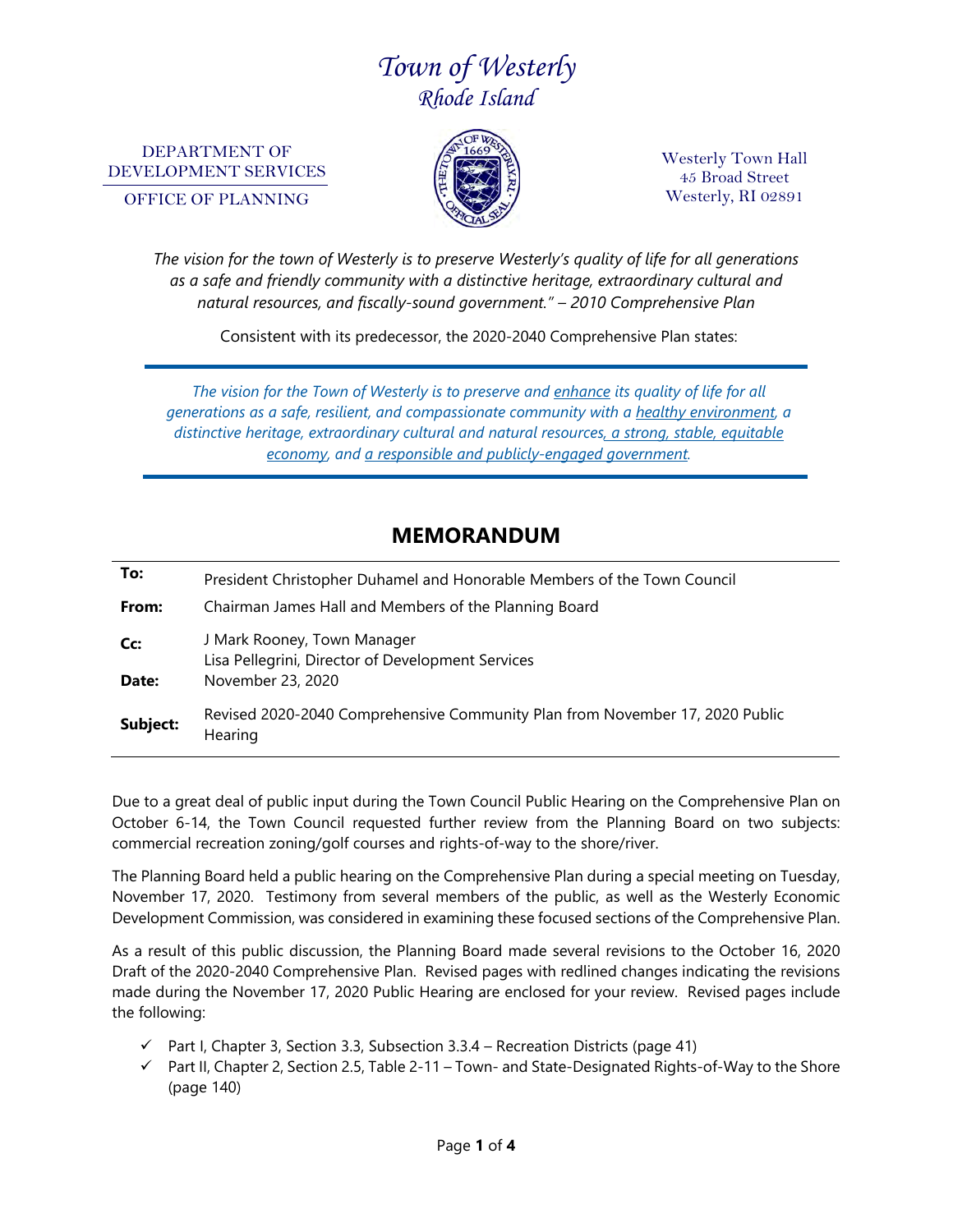$\checkmark$  Mapped Figure REC-M3 – Westerly Harbor Management Plan Rights of Way to the Shore (page MF47)

During the Public Hearing on the Comprehensive Plan, sections of the Comprehensive Plan that relate to ROWs and Commercial Recreation were discussed at length. The Planning Board emphasized that the Comprehensive Plan is intended to be "living document" and also an aspirational guidance document, not specific regulatory document. They determined that only ROWs that have been included in the Westerly Harbor Management Plan (WHMP) should be included in the Comprehensive Plan, and that revisions can be made to the Comprehensive Plan as the WHMP is updated. Several changes to the mapped figure REC-M3 and Table 2-11 in Section 2.5 were made to ensure consistency with the WHMP and provide clarity that some of the ROWs identified are still under investigation. The Planning Board concurred that the paragraph added to Section 2.5 during the Town Council Public Hearing provided sufficient language to demonstrate that Westerly will be investigating additional ROWs as well. The Board and staff discussed potential changes to the Commercial Recreation zone definition, found on page 41 of the current Comprehensive Plan. Recommended language provided by the Economic Development Commission (EDC) was considered and modified to ensure a balance between development and preservation of the golf course.

Following the Public Hearing, the Planning Board was unanimous in their recommendation to Town Council:

"The Planning Board hereby recommends the Town Council replace, in its entirety, 'The Town of Westerly Comprehensive Plan dated December 2009 and adopted on February 8, 2010' with 'The Town of Westerly, Rhode Island Comprehensive Community Plan 2020-2040' (the 2020 Comprehensive Plan) in accordance with the document, dated October 14, 2020 with final revisions in accordance the following findings and recommendations:

### Findings and Recommendations

1. The Planning Board finds that the policy of balancing public access to the shore/river with the right of landowners and the value of environmental conservation demonstrated in the 2020 Comprehensive Plan is consistent with the goals, policies, and objectives of the Westerly Harbor Management Plan. To remain consistent, the information contained in Part II, Chapter 2, Section 2.5 – Water Access (pages 137-140) and specifically REC-M3 and Table 2-11 shall be consistent with the Rights of Way to the Shore identified on pages 42-45 of the WHMP.

2. To ensure that the rights-of-way to the shore/river depicted in the Comprehensive Plan are consistent with the WHMP, the following determinations have been made:

- i. ROW #17 Spray Rock Road (Spring Avenue) is removed from REC-M3 and Table 2-11.
- ii. An asterisk to Town ROW #6 Niantic Avenue and the language 'Determined to be Private ROW' is added to REC-M3 and Table 2-11.
- iii. Fort Road shall remain as indicated on REC-M3 and Table 2-11.
- iv. ROW #16 Spray Rock Road on REC-M3 will be revised to 'Ninigret Ave/Sand Trail' and will include a depiction of the sand trail leading to a point at the Westerly/Charlestown border.
- v. On REC-M3, the legend entitled 'Town-Designated Rights-of-Way' shall include a subheading that reads '(Some of which may be under investigation)'

In no way is the Planning Board action intended to preclude investigation of additional shoreline access.

'The Town will continue to identify and prioritize opportunities to both add and maintain public access points to the shore and the Pawcatuck River with consideration and sensitivity to private property owners. The Harbor Management Plan identifies several sites, including street extensions,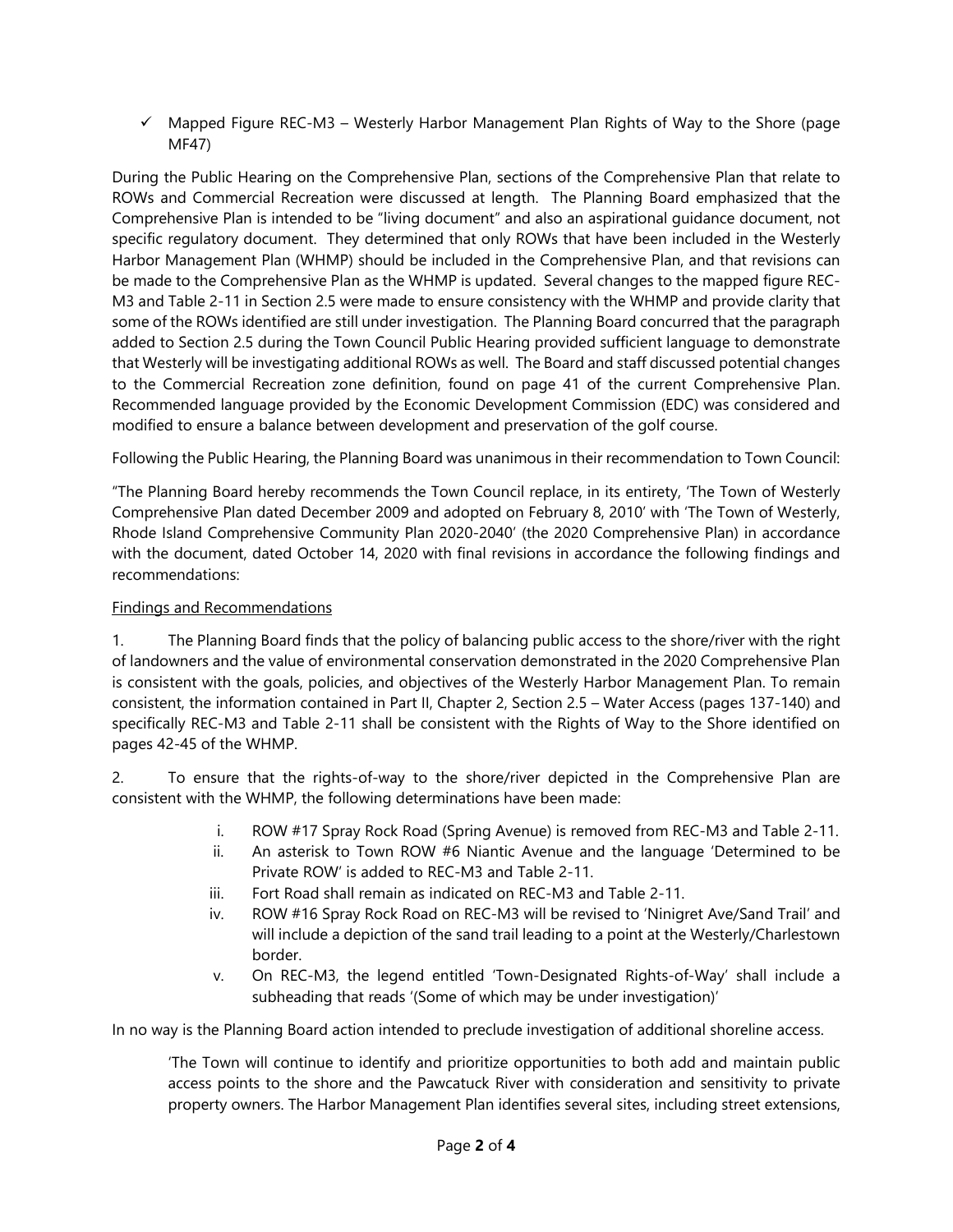easements, and paper streets, for possible public access to the shore.' (Comprehensive Plan, page 137).

3. The Planning Board finds that the directive for reviewing potential changes, including mixed-use with residential, within the Commercial Recreation zone, is a conscientious determination made to advance the following Goals and Policies of the Comprehensive Plan and is a step in the implementation of Action Item HSNG-1.2.I. 'Develop standards for achieving a mix of residential uses into mixed use districts.'

**GOAL LUZ-1:** Preserve the predominant residential character of Westerly, while providing open space, commercial, industrial, and recreational land uses to serve the needs of residents and businesses.

Policy LUZ-1.1: Emphasize the redevelopment of underutilized parcels in areas with adequate infrastructure and access to public services.

**Policy LUZ-1.2:** Ensure future development is compatible with adjoining land uses, the natural environment, available or planned community services, and existing historic and cultural features.

**GOAL REC-1:** Recreation will increase in value as an essential component of Westerly's quality of life and attractiveness.

**GOAL HSNG-1:** A broad range of integrated, inclusive, age-friendly, and affordable housing options town wide will securely meet the needs of all households and individuals in the community.

**Policy HSNG-1.1:** Continue towards achieving the State requirement for a minimum of 10% of the total year-round housing stock to be subsidized, deed-restricted, and occupied by LMI households.

**Policy HSNG-1.2:** Assure current and future residents that a broad range of opportunities to live in the community will be available.

**Policy HSNG-1.3:** Promote the development and rehabilitation of integrated affordableby-design housing throughout the community.

**GOAL ECON-1:** A place-based approach to economic development will attract broad opportunities for all participants in the local economy.

**Policy ECON-1.1:** Focus on unique features and existing community assets to draw new investment.

**Policy ECON-1.3:** Ensure that new economic development opportunities preserve community assets and character.

**Policy ECON-1.4:** Encourage the creation and retention of high-quality, well-paying workforce opportunities.

4. The Planning Board finds the recommended language provided by the Economic Development Commission (EDC) creates a balance between development and preservation of existing recreational facilities and supports many of the Goals and Policies of the Comprehensive Plan outlined above. The Board members express their gratitude to the EDC members for their assistance.

6. The Planning Board provides the following recommendation to the Town Council for the revision of the definition of Commercial Recreation zoning for inclusion on page 41.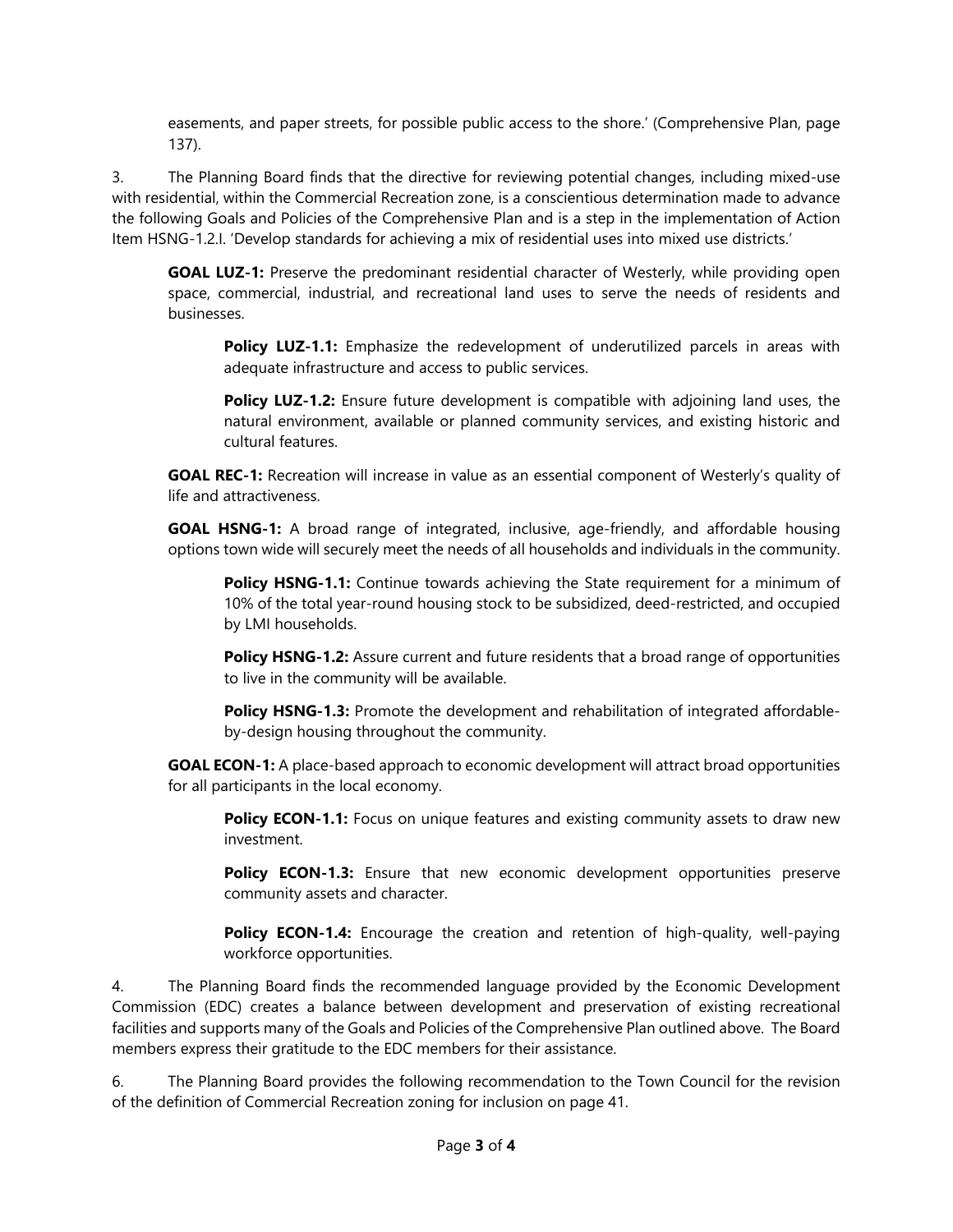### '**CR (Commercial Recreation)**

The Commercial Recreation zoning district, which consists of approximately 760 acres (or 3.8% of the total land area within the Town), is intended for areas that have historically been reserved for commercial recreational facilities. *In the future, and only to the extent that they do not substantially compromise the primary recreational use, mixed uses may be considered (such as hospitality and residential use) in order to ensure the continued vitality of CR, as an economic sector.* These areas include the four golf courses in Westerly, The Misquamicut Club, Winnapaug CC, Weekapaug CC and Shelter Harbor GC, and the Westerly Yacht Club.'"

Sincerely,

s/James Hall

James Hall Chairman, Westerly Planning Board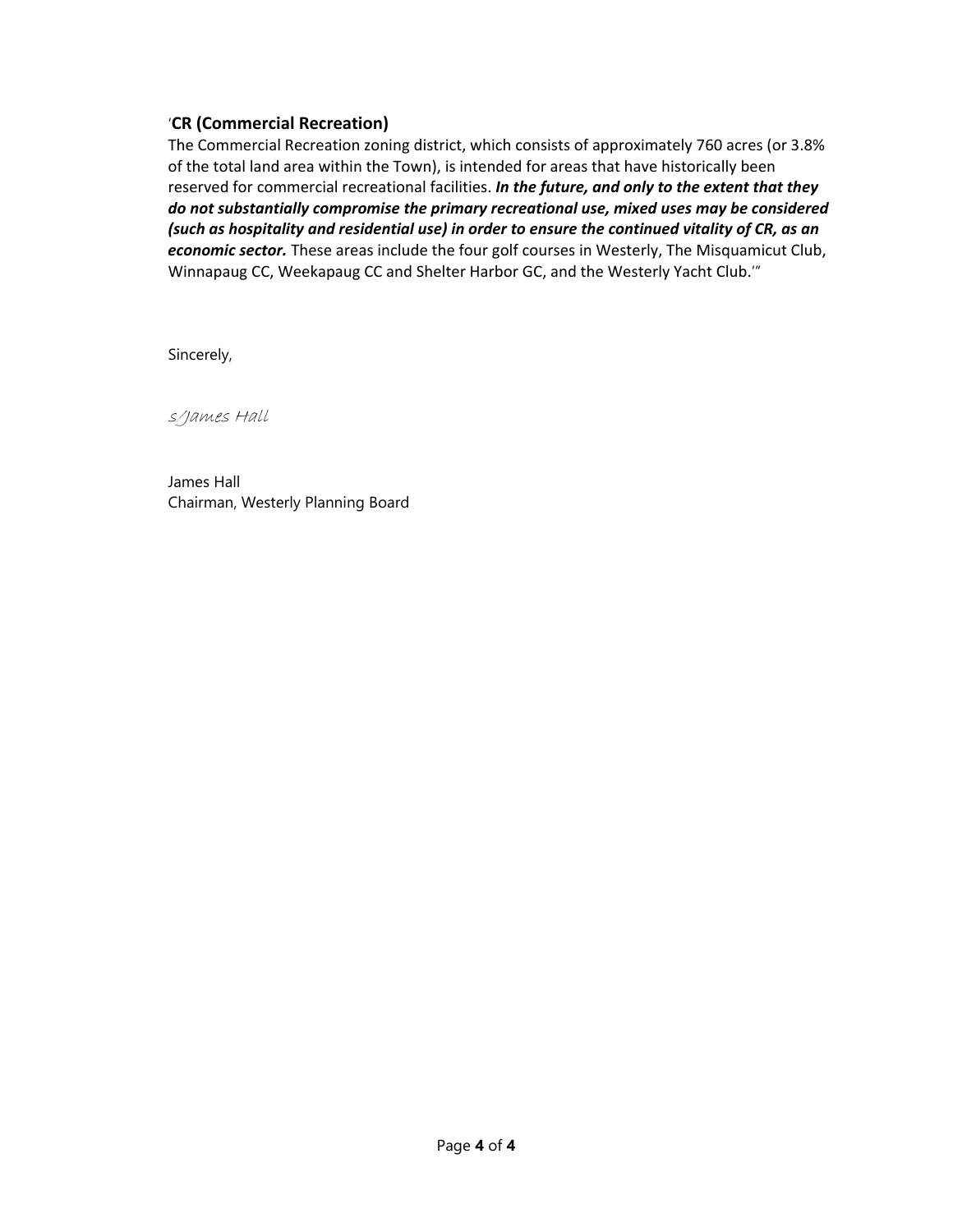be incorporated into an LI district, while properties that are not suited for an industrial use should be considered for re-zoning into a more appropriate use category, such as Open Space/Recreation (OS/R).

#### **LI (Light Industrial)**

The LI zoning district, which consists of approximately 615 acres (or 3.1% of the total land area within the Town), is designed for areas that have historically been reserved for industrial development in proximity to businesses and residences and that would be incompatible with more extensive industrial use. There are two (2) LI locations in the urban core north of Railroad Avenue and Oak Street. Additional LI zones, including the largest tract, are in Bradford.

#### **GI (General Industrial)**

The GI zoning district, which consists of approximately 1,000 acres (or 5% of the total land area within the Town), is intended for industrial and manufacturing uses that must be segregated because of their incompatibility with other land uses and is designed to provide for the infrastructure and operational requirements necessary for such uses. Stone quarries, landfills, the airport, and large factories are uses currently located in the GI zoning district.

#### **Subsection 3.3.4 – Recreational Districts**

Special districts are those districts which do not fall into any of the previous categories. These districts protect areas for parks and open space or dedicate areas for commercial recreation. Over one third (34%) of the Town's area falls into one of these zoning districts.

#### **OS/R (Open Space and Recreation)**

The Open Space and Recreation zoning district, which consists of approximately 4,000 acres (or 19.9% of the total land area within the Town), is intended for areas in use as open space and recreation. This district covers a variety of uses including the Town's well fields, major parks and recreation areas, portions of the barrier beaches, and cemeteries. These districts are scattered across the Town. Aside from parks and cemeteries, nearly all of these land areas are protected through deed restrictions and/or conservation easements held by state, town, and non-profit institutions.

#### **CR (Commercial Recreation)**

The Commercial Recreation zoning district, which consists of approximately 760 acres (or 3.8% of the total land area within the Town), is intended for areas that have historically been reserved for commercial recreational facilities, and i<sub>l</sub>n the future, and only to the extent that they do not substantially compromise the primary recreational use, mixed uses may be considered may include (such as hospitality and residential uses) in order to ensure their continued vitality of CR, as an economic sector. These areas include the three (3) golf courses along Route 1A, Route 1, a fourth course on Ocean View Highway, and the Westerly Yacht Club.

#### **Subsection 3.3.5 – Other Districts**

The Rhode Island Zoning Enabling Act of 1991 specifically permits modern zoning tools such as planned development. Planned development districts become mapped for a particular area of land by a zone change granted in conjunction with approval of a master plan of development for that particular area of land. Planned development districts include requirements and regulations specific to that land. While Westerly once had a process for Planned Unit Development (PUD), it was repealed in 1998 because of the mixed-use possibilities in such districts and political sensitivities at that time. The planned developments that are identified on the existing zoning map are not mixed-use but entirely residential communities. Developed during the period that the PUD provision existed, an increase in residential density allowed under the former PUD ordinance was chosen over the permitted mix of uses. Currently, approximately 20 acres (or less than half of one percent of the total land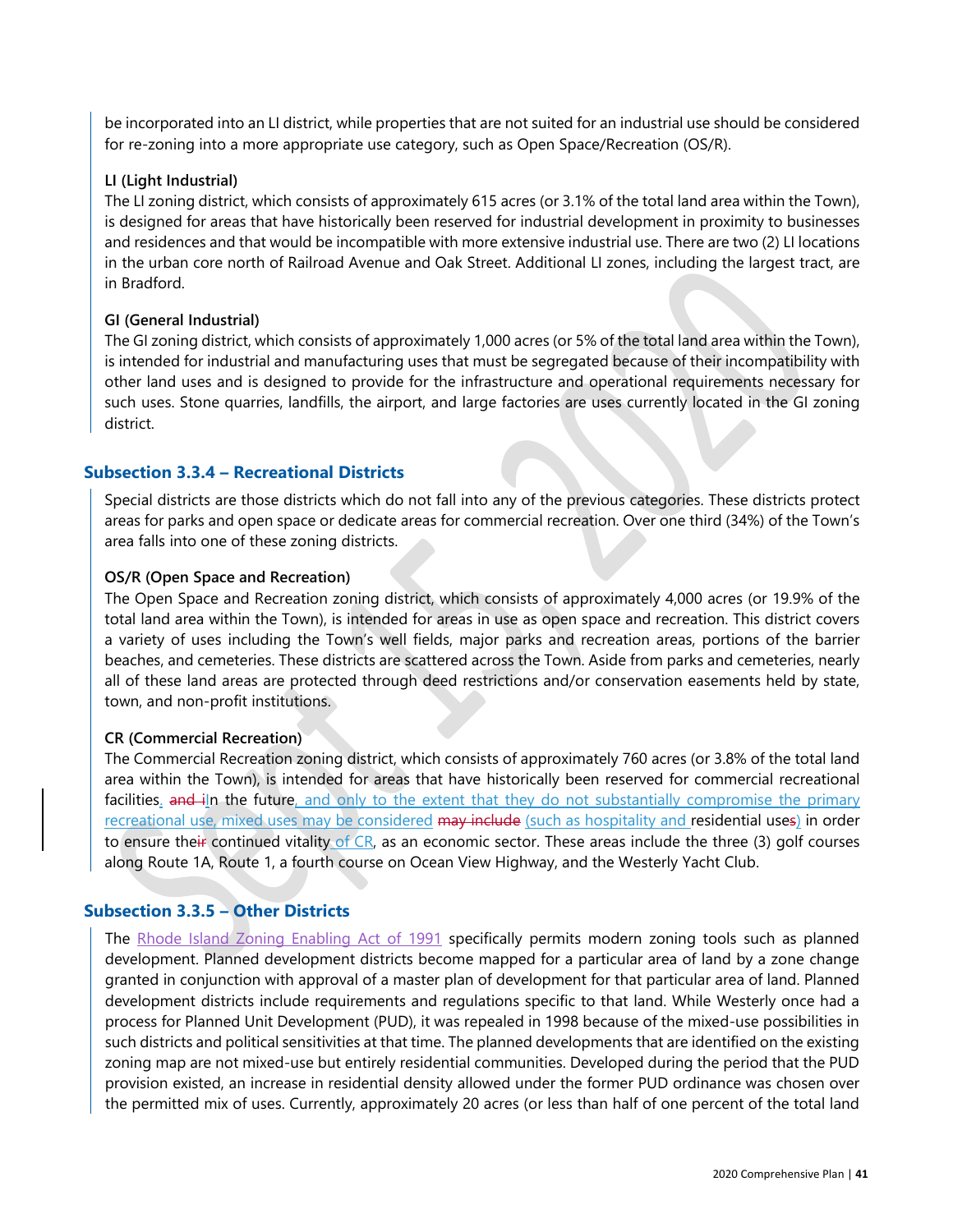| <b>Designation No.</b>      | <b>Town or RI CRMC</b> |                                    | <b>Water</b>                            |
|-----------------------------|------------------------|------------------------------------|-----------------------------------------|
| (Depicted on Figure REC-M3) | <b>Right-of-Way</b>    | <b>Location</b>                    | Accessible*                             |
|                             | Town                   | Avondale Road (CRMC A-14)          | Pawcatuck River                         |
| $\overline{2}$              | Town                   | Waters Edge Road North             | <b>Foster Cove</b>                      |
| 2A                          | Town                   | Waters Edge Road South             | Watch Hill Cove                         |
| 3                           | Town                   | Fort Road                          | Watch Hill Cove                         |
| $\overline{4}$              | Town                   | Bluff Avenue (CMRC A-2)            | <b>Block Island Sound</b>               |
| 5                           | Town                   | Everett Avenue                     | <b>Block Island Sound</b>               |
| 6                           | Town                   | Niantic Avenue                     | Refer to Harbor<br>Management<br>Plan** |
| 7                           | Town                   | Manatuck Avenue (CRMC A-3)         | <b>Block Island Sound</b>               |
| 8                           | Town                   | <b>Atlantic Avenue</b>             | <b>Block Island Sound</b>               |
| 9                           | Town                   | <b>Atlantic Avenue</b>             | <b>Block Island Sound</b>               |
| 10                          | Town                   | Atlantic Avenue (CRMC A-13)        | <b>Block Island Sound</b>               |
| 11                          | Town                   | Atlantic Avenue (CRMC A-11)        | <b>Block Island Sound</b>               |
| 12                          | Town                   | Atlantic Avenue (CRMC A-6)         | <b>Block Island Sound</b>               |
| 13                          | Town                   | Atlantic Avenue (CRMC A-7)         | <b>Block Island Sound</b>               |
| 14                          | Town                   | <b>Atlantic Avenue West</b>        | <b>Block Island Sound</b>               |
| <b>14A</b>                  | Town                   | <b>Atlantic Avenue East</b>        | <b>Block Island Sound</b>               |
| 15                          | Town                   | Spray Rock Road                    | <b>Block Island Sound</b>               |
| 16                          | Town                   | <b>Ninigret Ave/Sand Trail</b>     | Refer to Harbor<br>Management Plan      |
| $+7$                        | Town                   | <b>Spray Rock Road</b>             | <b>Block Island Sound</b>               |
| $A-2$                       | RI CRMC                | <b>Bluff Avenue</b>                | <b>Block Island Sound</b>               |
| $A-3$                       | RI CRMC                | Manatuck Avenue                    | <b>Block Island Sound</b>               |
| $A-6$                       | <b>RI CRMC</b>         | Atlantic Avenue (1)                | <b>Block Island Sound</b>               |
| $A - 7$                     | <b>RI CRMC</b>         | Atlantic Avenue (2)                | <b>Block Island Sound</b>               |
| $A-8$                       | RI CRMC                | Atlantic Avenue (4)                | <b>Block Island Sound</b>               |
| $A-9$                       | <b>RI CRMC</b>         | Atlantic Avenue (5)                | <b>Block Island Sound</b>               |
| $A-10$                      | RI CRMC                | Atlantic Avenue (6)                | <b>Block Island Sound</b>               |
| $A-11$                      | RI CRMC                | Atlantic Avenue (7)                | <b>Block Island Sound</b>               |
| $A-12$                      | RI CRMC                | Atlantic Avenue (8)                | <b>Block Island Sound</b>               |
| $A-13$                      | RI CRMC                | Atlantic Avenue (9)                | <b>Block Island Sound</b>               |
| $A-14$                      | RI CRMC                | Lotteryville Marina/ Avondale Road | Pawcatuck River                         |

#### **Table 2-11 Town- and State-Designated Rights-of-Way to the Shore**

\* Refer to Westerly Harbor Management Plan (HMP) for details regarding water access.

\*\* Determined to be private ROW.

Sources: Westerly Harbor Management Plan 2016, Revised October 28, 2019

RICRMC Annual Designation of Public Rights of Way to the Tidal Areas of the State Report, 2017-2018

Maintenance of these public access points is a priority for the Town of Westerly and will be implemented through regular inspection and clear identification through permanent boundary markers, vegetation control, signage, and public information.